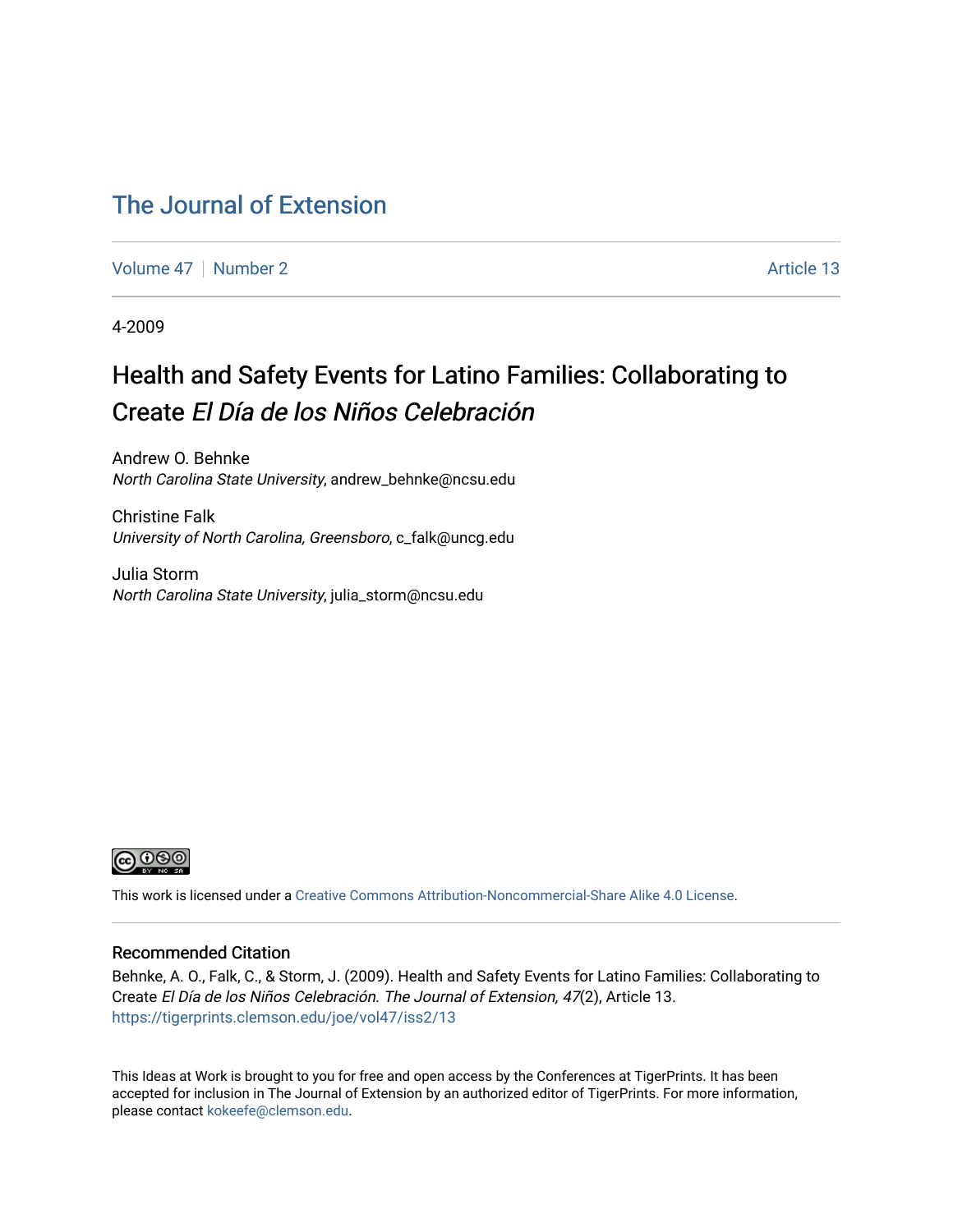

# **April 2009 Article Number 2IAW3**

[Return to Current Issue](http://www.joe.org:80/joe/2009april/)

# **Health and Safety Events for Latino Families: Collaborating to Create** *El Día de los Niños Celebración*

#### **Andrew O. Behnke**

Assistant Professor North Carolina State University Raleigh, North Carolina [andrew\\_behnke@ncsu.edu](mailto:andrew_behnke@ncsu.edu)

#### **Christine Falk**

Graduate Student University of North Carolina at Greensboro Greensboro, North Carolina [C\\_FALK@uncg.edu](mailto:C_FALK@uncg.edu)

**Julia F. Storm** Extension Agromedicine Information Specialist North Carolina State University Raleigh, North Carolina [julia\\_storm@ncsu.edu](mailto:julia_storm@ncsu.edu)

**Abstract:** Latino immigrants to rural counties within North Carolina are at an increased risk for experiencing injury, health complications, and chronic illness. This is due largely to the fact that many new immigrants arrive with limited knowledge of the health and safety risks that are present in their communities. To reduce the incidence of injury and health complications, programs must be developed to increase local awareness of these risks. This article outlines the collaborative efforts of one rural North Carolina community to develop and implement a community-based health and safety event for Latino families.

### **Introduction**

Between 1980 and 2000, the Latino population in rural and small-town America nearly doubled, from 1.4 to 2.7 million, and is now the most rapidly growing segment of the population in rural counties (U.S. Census Bureau, 2007). One state to see a significant increase in the rural Latino population is North Carolina. Between the years 1990 and 2000, North Carolina experienced an influx of Latino immigrants, ranking first in regard to change in a state's overall Latino population (Kochhar, Suro, & Tafoya, 2005). Immigrant Latinos in North Carolina often arrive in rural communities with little knowledge of the health and safety risks that exist. Unfortunately, this lack of knowledge can lead to undesirable outcomes, including injury, health complications, and death (Kandel, 2005).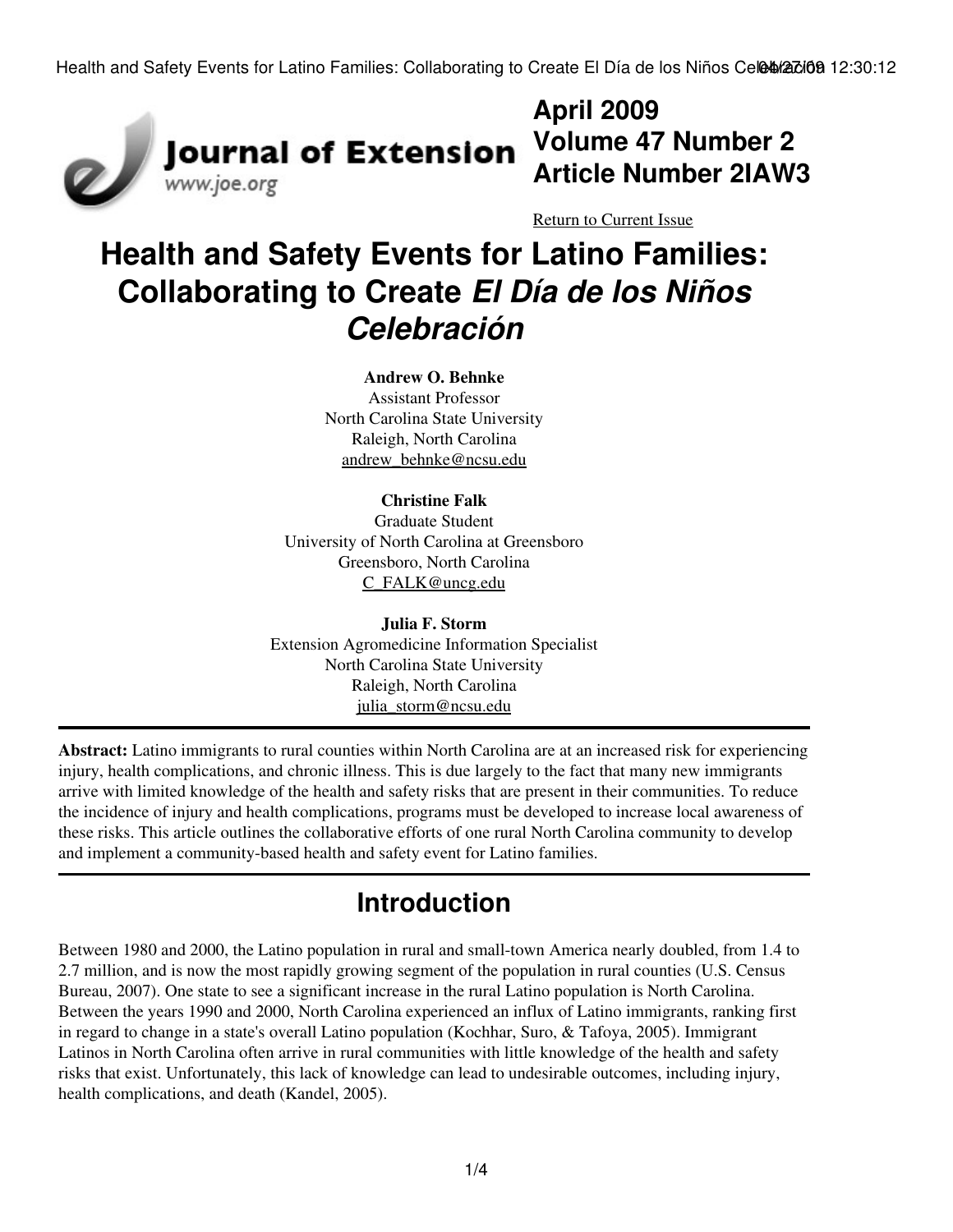Health and Safety Events for Latino Families: Collaborating to Create El Día de los Niños Celebra dioa 12:30:12

Overall, Latinos are at an increased risk for unintentional injuries (Mallonee, 2003) and an increased risk for health complications and chronic illnesses, including obesity, diabetes, asthma, and dental caries (Flores, Olson, & Tomany-Korman, 2005). In North Carolina this issue is complicated by the fact that a majority of Spanish-speaking Latinos lack access to health care, in part because more than two-thirds (69%) are uninsured and the majority cannot communicate in English (Herrick & Gizlice, 2004).

Many injuries, chronic illnesses, and deaths could be prevented through integrated programming to inform this population of the health and safety issues present within their community. This article outlines the efforts of one rural North Carolina community to educate the Latino population about how to recognize hazards and prevent negative health and safety outcomes.

### **Program Planning and Development**

Due to the significant need for health and safety information among rural Latino immigrant families (Kandel, 2005), 32 community partners were brought together to develop and evaluate a community-based rural health and safety program in northwestern North Carolina. The intention of the program was to address many of the health and safety risks that rural Latino immigrants face and to educate families on preventive measures that can be taken to reduce or eliminate these risks.

Members of the local Latino community were recruited to carry out a significant amount of the program planning and development. Eleven Hispanic women participating in a weekly English as a Second Language (ESL) class hosted by the Watauga County Cooperative Extension Center were heavily involved in the planning and implementation of the program. These women proposed most of the health and safety topics, promoted the event in the community, were featured in radio public service announcements and newspaper articles, participated in fund-raising, engaged additional community volunteers, contributed to and reviewed educational content, and served as co-presenters during educational workshop sessions. ESL class members were also integral in the program evaluation, providing several suggestions at the completion of the program as to how the event could be improved.

Local youth were also involved in the planning process, working with support from the Watauga County Cooperative Extension 4-H agent to develop a Latino family health and safety calendar, as well as to adapt a bilingual safety-related script for a puppet show performed outdoors during the event.

#### **Program Description**

The culminating event, *El Día de los Niños Celebración*, was created with the specific goals of increasing families' knowledge of rural health and safety issues, increasing the use of health and safety practices, and preventing injury and illness. The 1-day event was the first of its kind in North Carolina and included six, 20-minute rotating concurrent sessions presented in Spanish on the following topics: community safety; safety at home; food safety; fire safety; vehicle and bicycle safety; and workplace safety. Each concurrent session was co-presented by a Hispanic community member and a subject-matter educator (Extension agent, fire-fighter, etc.).

In addition to participating in these educational sessions, families were invited to participate in various games and to enjoy dinner and live music. Numerous health and safety items were raffled off to families, including flashlights, sunscreen, fire extinguishers, and fire and carbon monoxide alarms. In addition, the Watauga County Health Department provided free tetanus shots, the American Red Cross provided first aid kits, and the Town of Boone provided families with properly fitted car booster seats and bicycle helmets.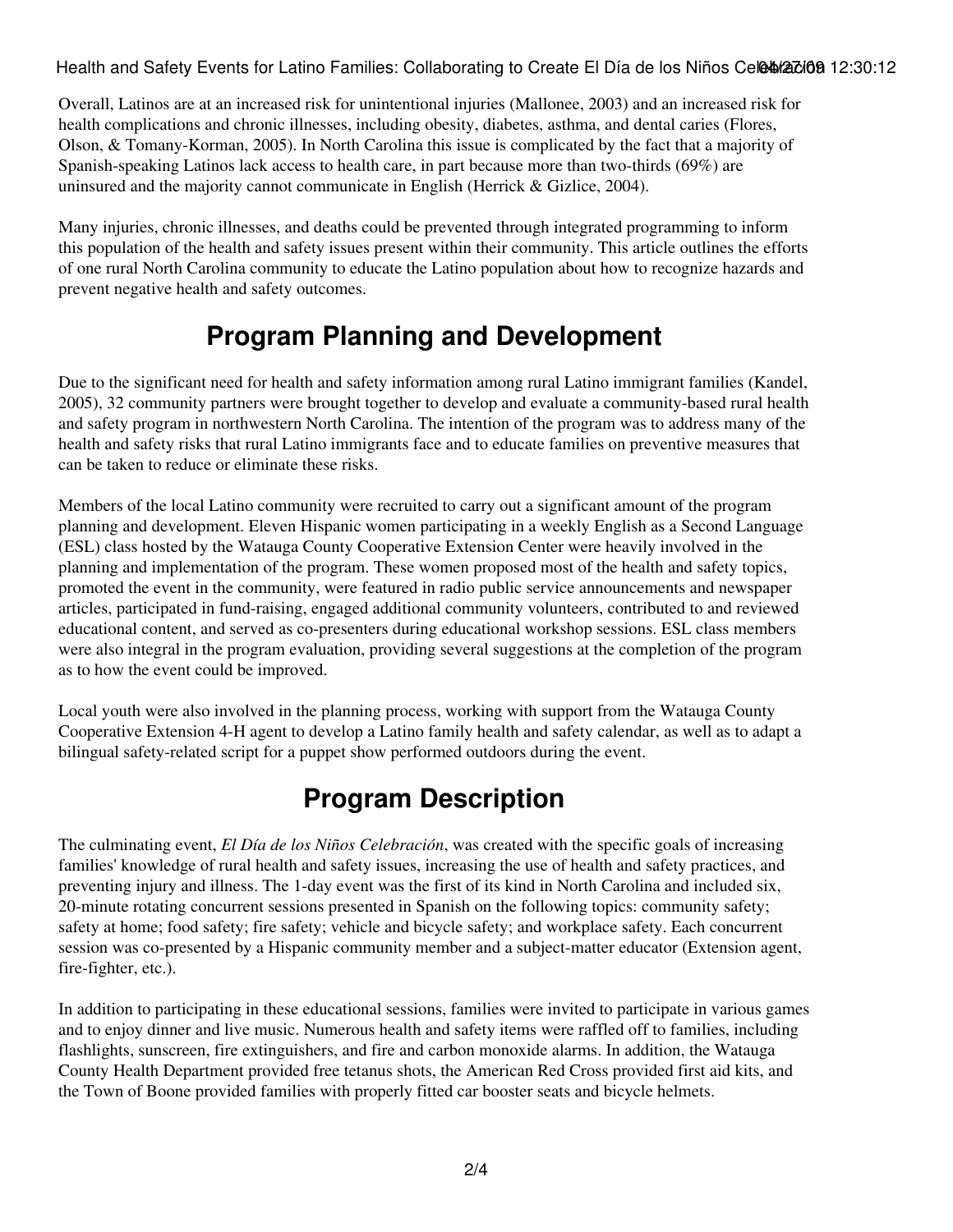Health and Safety Events for Latino Families: Collaborating to Create El Día de los Niños Celebra dioa 12:30:12

Several local organizations and community volunteers took part in the execution of the daylong event, including Farm Safety Just 4 Kids, Safe Kids of North Carolina (Watauga chapter), Watauga County Children's Council, Appalachian Regional Healthcare System, the American Red Cross, the Town of Boone, the Blowing Rock Fire Department, and Cooperative Extension staff from local and neighboring counties.

#### **Program Outcomes**

*El Día de los Niños Celebración* was successful in reaching over 125 local families and providing them with information and safety materials. Twenty-three participants were interviewed and surveyed on their experiences at the event. Most reported that they enjoyed learning through the experiential learning activities (e.g., safety Bingo, household chemical display, child safety mobile exhibit). Participants also commented on how nice it was to have so many Spanish-speaking volunteers (over 30) to learn from and interact with and appreciated the Spanish language posters that were placed all around the event. Other participants commented on the fact that the event "rallied the Latino community together" and created an awareness of other groups working in the community to serve Latino families.

The event also had a tremendous impact on the group of 11 Latina women involved in the planning and development process. The women reported that participating in the event changed their lives in many ways, allowing them to learn how to be leaders and providing them with the opportunity to make a difference in their community.

In addition to these achievements, unexpected successes came out of the implementation of the event. For example, local participating agencies (e.g., NC Farm Bureau) realized after participation that there was a need within their agency to develop certain materials in Spanish and have since created these products. Connections were also made with local organizations for continued workshops, such as CPR training.

## **Program Replication**

To facilitate the implementation of similar programs, the event was videotaped. DVDs of the recorded event and "lessons learned" handouts developed from the qualitative data collected at the conclusion of the event were made available to interested partners. A set of eight large Spanish-language [posters](http://www.ces.ncsu.edu/depts/fcs/Safety%20Posters.html) was created and formed into a health and safety starter kit to address issues including safety on the job, safety in the community, and safety around the home.

The feedback from the focus groups also resulted in the creation of a free DVD for new immigrant Latino families entitled "Living in the United States: A guide to the educational, health, residence, and Law Enforcement Systems" (*[Viviendo en los Estados Unidos: Una guía a los sistemas de educación, salud,](http://latinofamilies.files.wordpress.com/2008/06/immigration-dvd.jpg) [vivienda, y seguridad publica](http://latinofamilies.files.wordpress.com/2008/06/immigration-dvd.jpg)*). Since Ninety-three percent of participants reported having DVD players and televisions, and this Spanish-language DVD offers six short video presentations on basic information and resources for safety and health in the United States. Due to the success of the initial program, Watauga County Cooperative Extension plans to continue to implement this event on a biannual basis incorporating the key lessons learned.

### **Conclusion**

It is critical that programs are developed and implemented that help to educate rural Latinos about how they can protect their families from the health and safety risks present in their community. Informing this hard-to-reach audience about preventive measures regarding these issues has the potential to reduce the number of negative health outcomes and unintentional injuries experienced by rural Latinos and to prevent